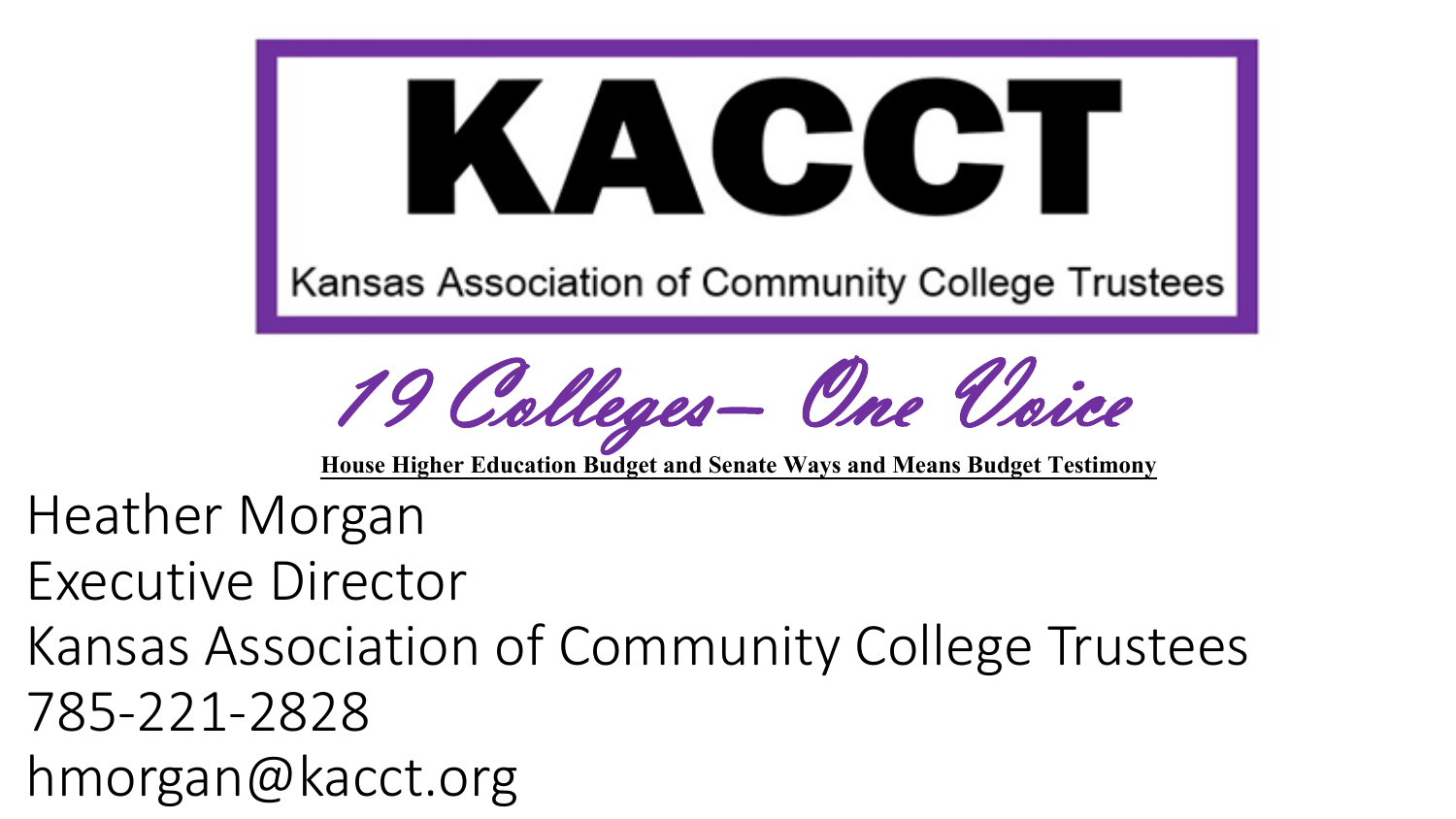|                                               | <b>Total Revenues by</b> |
|-----------------------------------------------|--------------------------|
| Category                                      | Category                 |
| Tuiltion and Fees*                            | \$125,571,291            |
| Federal Grants and Contracts                  | \$102,128,911            |
| State and Local Grants and Contracts          | \$9,025,415              |
| Private Grants and Contracts                  | \$1,325,491              |
| <b>State Appropriations</b>                   | \$134,588,153            |
| County and Local Appropriations               | \$264,503,443            |
| Gifts and Contributions                       | \$4,633,345              |
| Investment Income                             | \$3,116,067              |
| Interest Income                               | \$174,371                |
| Sales and Services of Educational Departments | \$10,071,069             |
| <b>Realized Gains</b>                         | \$81,006                 |
| Unrealized Gains                              | SO.                      |
| <b>Other Revenues</b>                         | \$30,583,564             |
| Subtotal All Funds - Revenues                 | \$685,802,125            |
| <b>Auxiliary Enterprises</b>                  | \$51,190,943             |
| <b>Grand Total Revenues</b>                   | \$736,993,069            |

|                                    | <b>Total Expenses by</b> |
|------------------------------------|--------------------------|
| Category                           | Category                 |
| Instruction                        | \$235,209,223            |
| Academic Support                   | \$50,535,327             |
| <b>Student Services/Activities</b> | \$78,454,027             |
| Institutional Support              | \$105,440,647            |
| Scholarships and Financial Aid     | \$60,618,557             |
| Operation and Maintenance of Plant | \$52,166,697             |
| Depreciation                       | \$37,899,956             |
| <b>Public Service</b>              | \$5,363,126              |
| Interest Expense                   | \$6,321,980              |
| Realized Losses                    | \$39,121                 |
| <b>Unrealized Losses</b>           | SO                       |
| Other Expenses                     | \$13,174,252             |
| Subtotal All Funds - Expenses      | \$645,222,916            |
| Auxiliary Enterprises              | \$53,487,083             |
| <b>Grand Total - Expenses</b>      | \$698,709,998            |



**Institutional Support** 

15.1%

**Services/Activities** 11.2%

Student

**Academic Support** 

 $7.2%$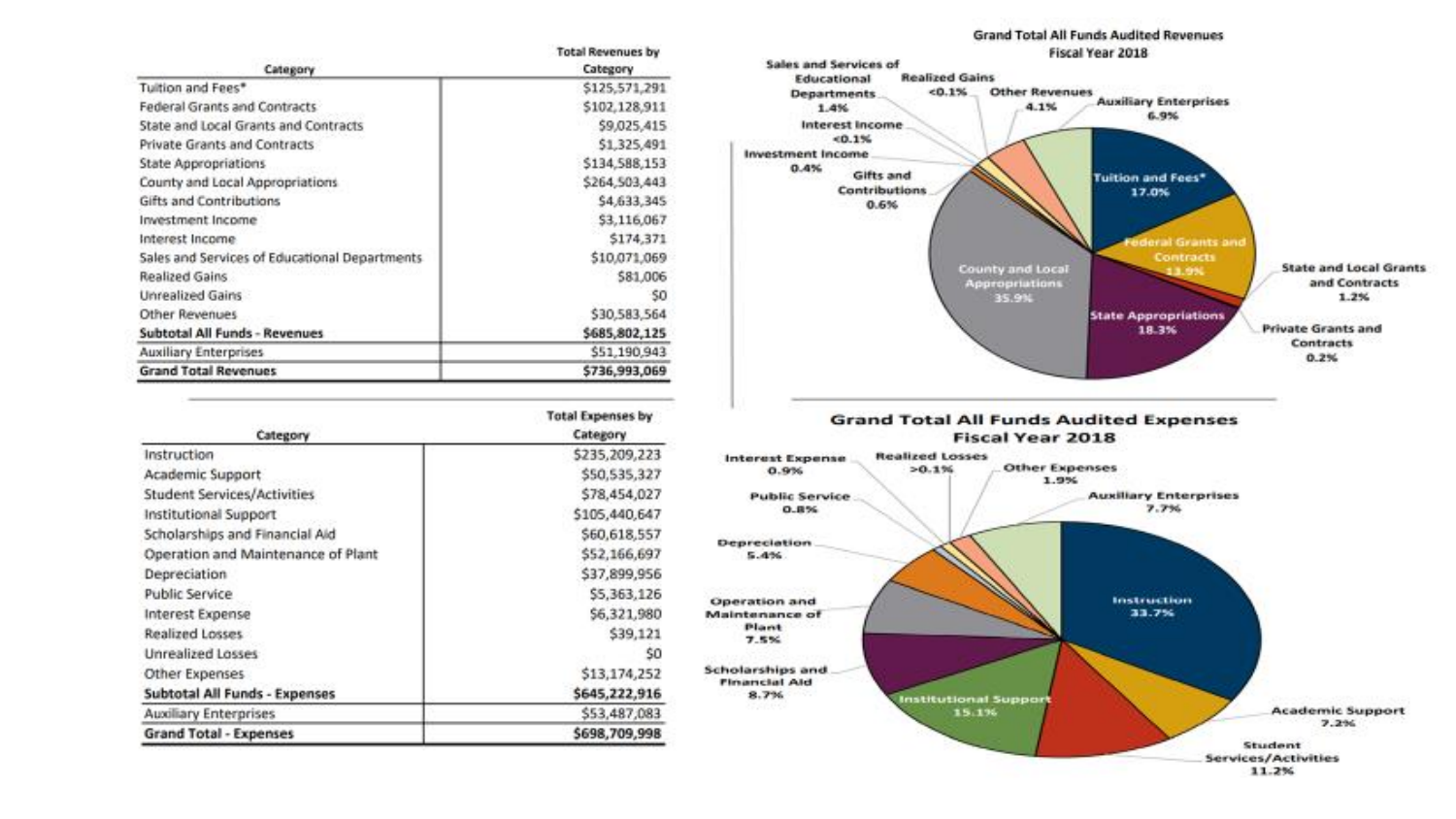# Tiered (Technical Education) Funding Per Credit Hour Non-Tiered (General Education) Funding Per Credit Hour

• State has never fully funded the cost model and a "Gap" has existed for years. Current Gap amount in the \$15 to 20 million range.

Total Course  $Cost = Course$  Rate  $X$  Eligible Student Credit Hours (SCH)

The "state's share" of the total calculated cost is to be based on student credit hours:

- Community College in district SCH  $= 1/3$  student, 1/3 local taxing district, 1/3 state  $\bullet$
- Community College out district  $SCH = 1/3$  student, 2/3 state
- All Technical College SCH =  $1/3$  student,  $2/3$  state  $\bullet$
- Secondary students in Excel in  $CTE = 100\%$  state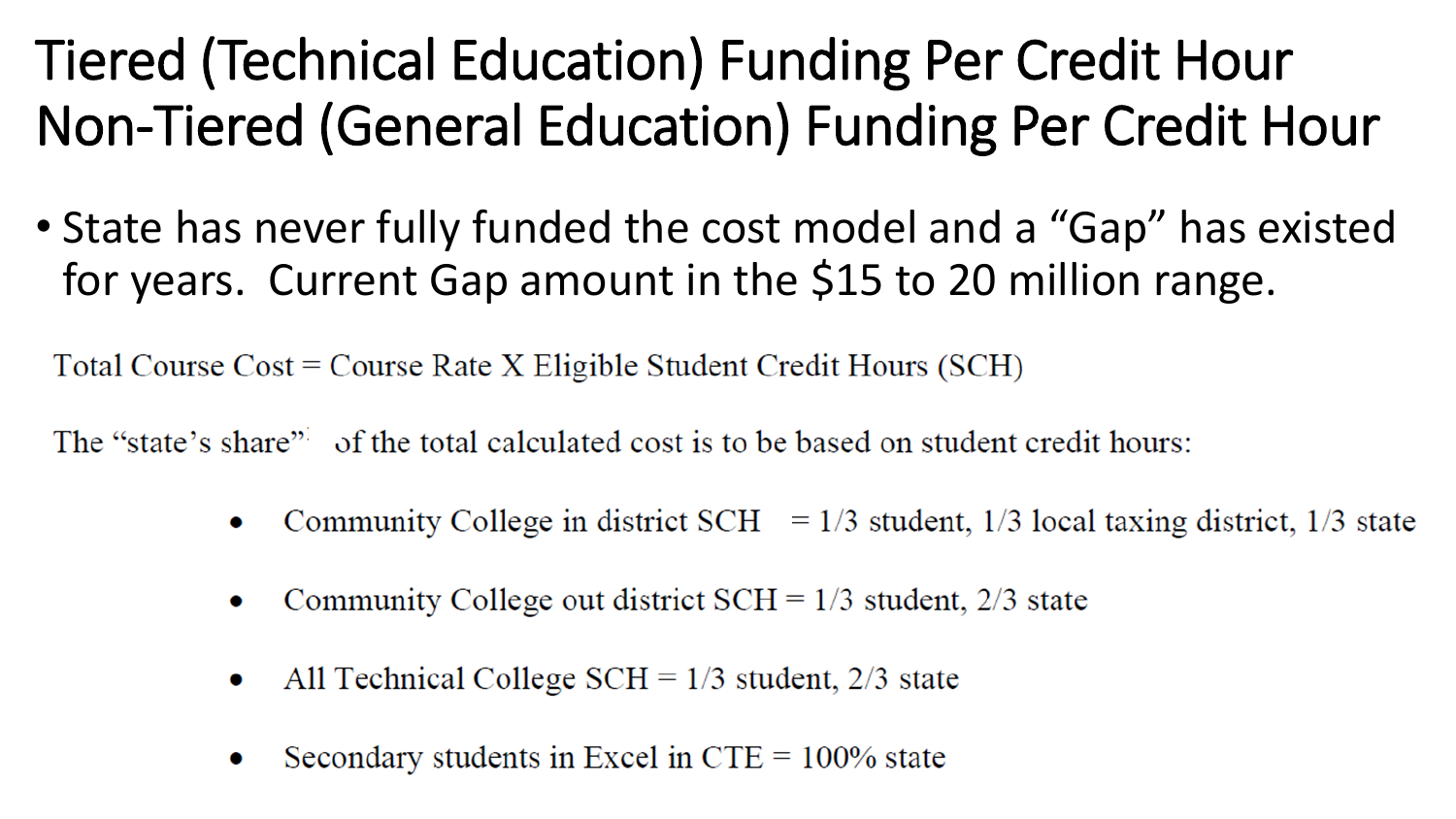Tiered (Technical Education) Funding Per Credit Hour Non-Tiered (General Education) Funding Per Credit Hour

- FY 2021 Legislatively Approved budget allocated- \$60,967,448 for postsecondary tiered technical education and \$79,995,039 for non-tiered education.
- •Governor did not change the FY 2021 amount in her budget recommendation.
- FY 2022 the Governors Budget recommends a 2% cut (total cut for both tiered and non-tiered combined is a reduction of \$2,819,250). The FY 2022 amounts recommended in the Governors budget are \$59,748,100 for Tiered and \$78,395,138 for Non-Tiered funding.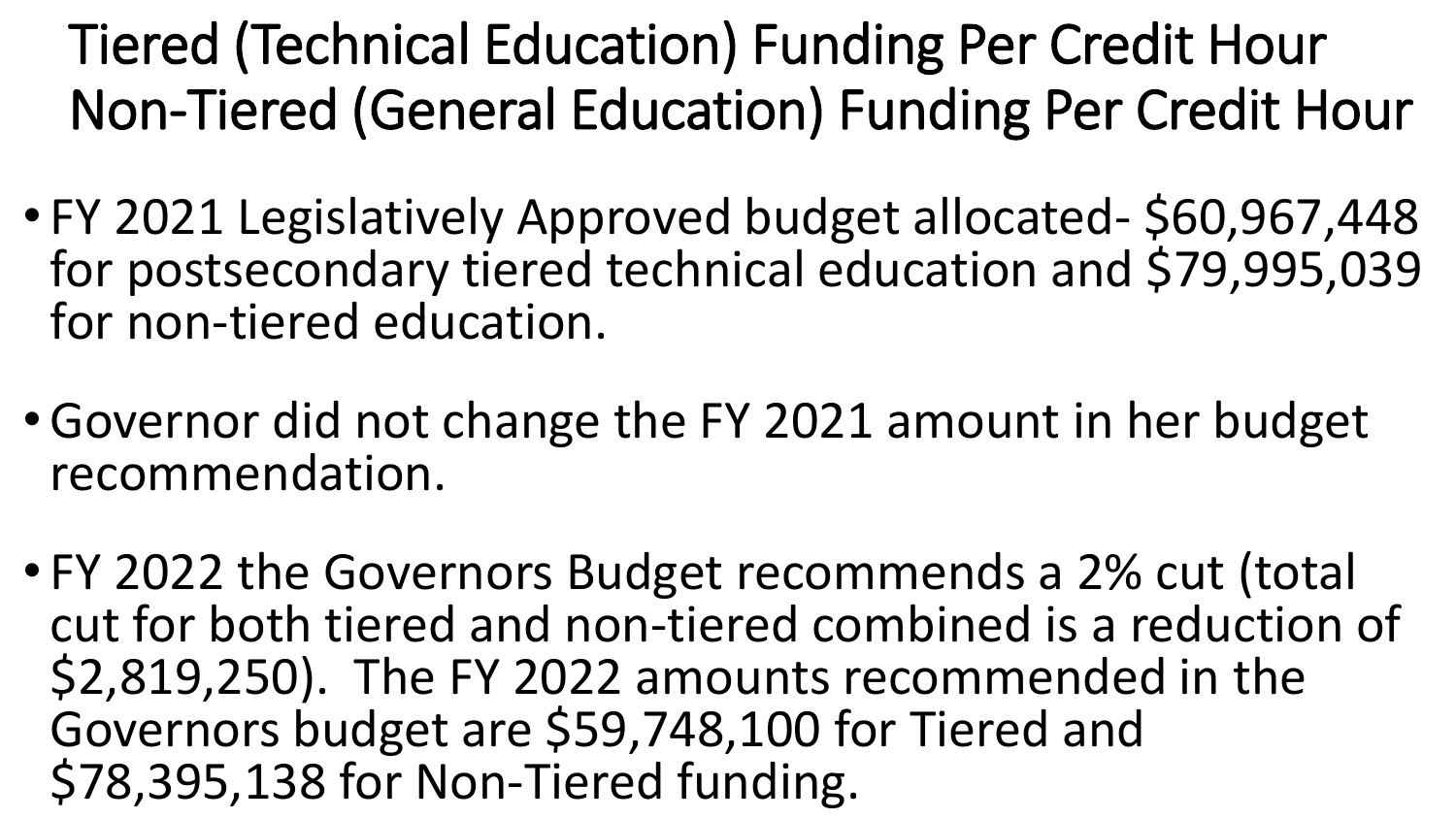# Excel in CTE aka SB 155

| Excel in CTE aka SB 155 |                                                                        |         |         |         |                |         |         |                |         |            |  |  |
|-------------------------|------------------------------------------------------------------------|---------|---------|---------|----------------|---------|---------|----------------|---------|------------|--|--|
|                         | <b>SB 155 Participation</b>                                            |         |         |         |                |         |         |                |         |            |  |  |
|                         | AY 2011                                                                | AY 2012 | AY 2013 | AY 2014 | <b>AY 2015</b> | AY 2016 | AY 2017 | <b>AY 2018</b> | AY 2019 | AY 2020    |  |  |
| <b>Headcount</b>        | 3,475                                                                  | 3,870   | 6,101   | 8,440   | 10,275         | 10,023  | 10,600  | 11,690         | 13,675  | 13,934     |  |  |
| <b>College Credit</b>   | 28,000                                                                 | 28,161  | 44,087  | 62,195  | 76,756         | 79,488  | 85,150  | 92,092         | 105,084 | 109,226    |  |  |
| <b>Credentials</b>      | N/A                                                                    | 548     | 711     | 1,419   | 1,682          | 1,224   | 1,459   | 1,420          | 1,803   | <b>TBD</b> |  |  |
|                         | * Source: KBOR KHEDS AY Collection 2010-2020; KSDE Credital Production |         |         |         |                |         |         |                |         |            |  |  |
|                         | <b>RESULTS</b>                                                         |         |         |         |                |         |         |                |         |            |  |  |

- 
- $\triangleright$  Nearly two-thirds of Excel in CTE students enroll in college and go on to earn more credits/degrees than traditional CTE students
- $\triangleright$  Excel in CTE credits lead to higher employment and higher wages of approximately \$3,500 per year
- $\triangleright$  Excel in CTE gives high school students a "head start" on college
- **Excel in CTE provides talent for Kansas businesses** Source: Donna K. Ginther, Director, Center for Science, Technology & Economic Policy at the Institute for Policy & Social Research (2016)

### Due to Increased participation-

- Funding shortfall in the last fiscal year left an approximately 1% unpaid bill at each college.
- Legislature included an additional \$8.5 million last year but it was allotted.
- Urge fully funding SB 155. Tuition CANNOT be charged by statute. This is not a grant program but is payment for services already rendered.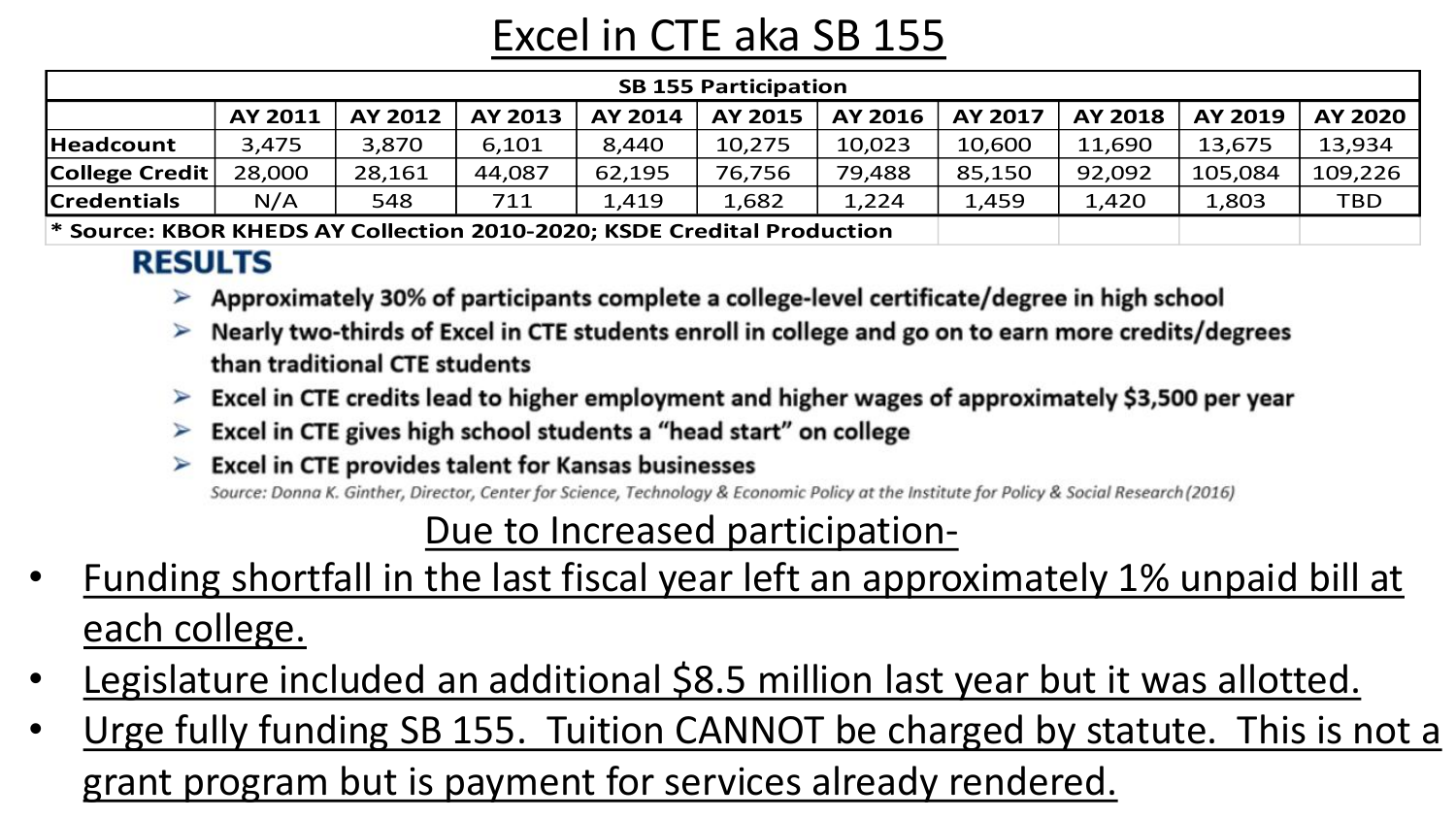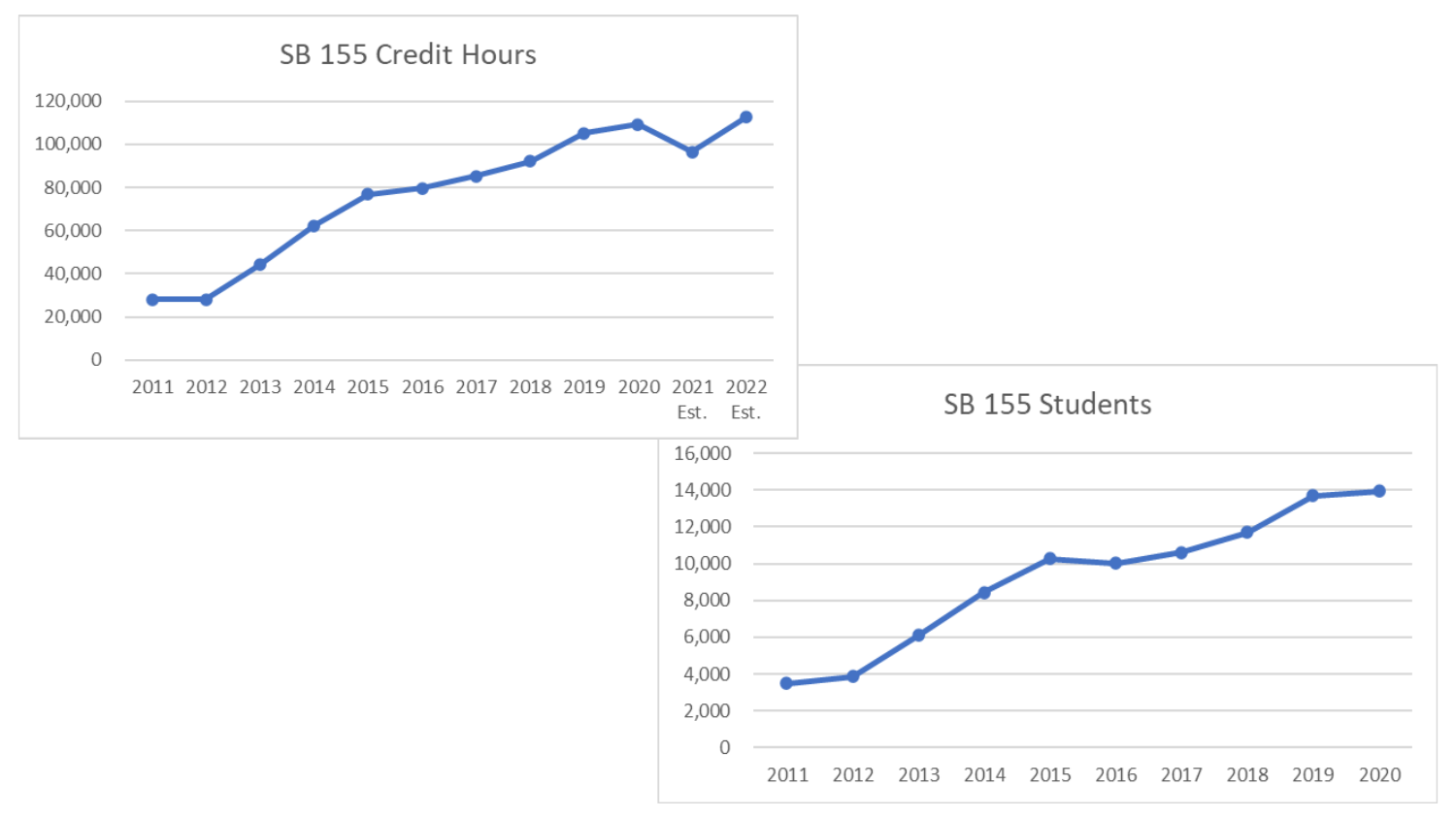

### SB 155 Recommended vs. Needed Funding

\$40,000,000 \$38,000,000 \$36,000,000 \$34,000,000 \$32,000,000 \$30,000,000 \$28,000,000 \$26,000,000



2020 2021 2021 Gov. 2022 Gov. 2022 Gov. **Budget** Legislative Actual Budget Base Expenses Approved Rec. **Budget** Rec.

SB 155-AOK funding - Estimated Need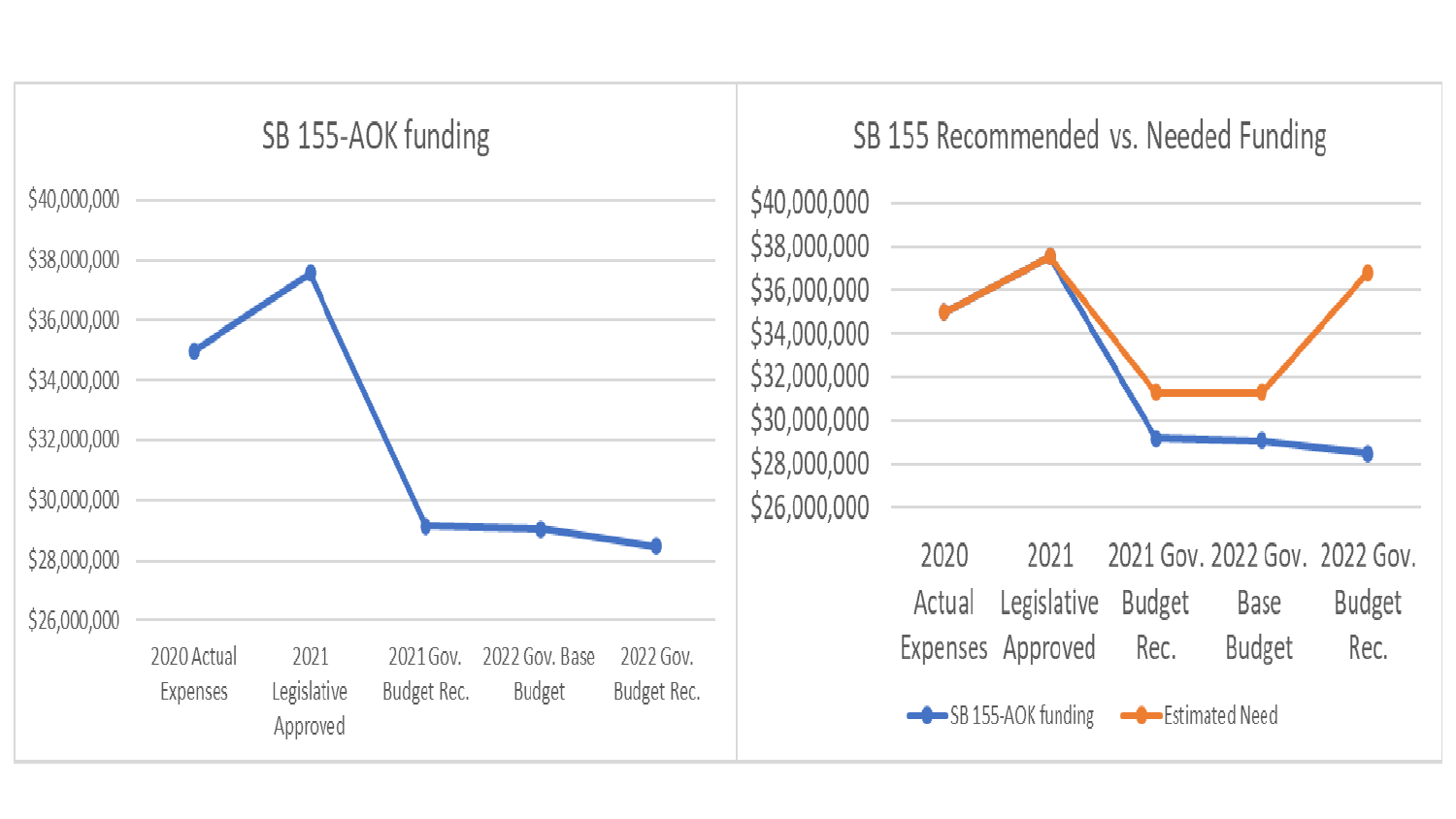### **SB 155 Funding Recommendations Estimate SB 155 Funding Needs**

# **Community and Technical Colleges**

| <b>SB 155/AOK Funding</b>             |                              |                     |                                  | Est. SB155 AOK funding needs | <b>FY 2021</b> | FY 2022      |
|---------------------------------------|------------------------------|---------------------|----------------------------------|------------------------------|----------------|--------------|
| 2020 Actual Expenses                  | \$34,972,496                 |                     |                                  |                              |                |              |
| 2021 Legislative Approved             | \$37,550,000                 |                     | <b>SB 155</b>                    |                              | \$30,775,414   | \$36,072,643 |
|                                       |                              | Governor            | <b>A-OK</b>                      |                              | \$500,000      | 752,940      |
| Alloted/cut                           |                              | <b>Total Needed</b> |                                  | \$31,275,414                 | \$36,825,583   |              |
| 2021 Governor's Budget Recommendation | \$29,154,345                 | 8.5 Million         |                                  |                              | FY 2021        | FY 2022      |
| 2022 Governor's Base Budget           | \$29,050,000<br>2% Governors |                     | Current Fy 21 approp.            | \$29,154,345                 | \$28,469,000   |              |
| Recommended                           |                              |                     | <b>Amount needed Supp/Enhanc</b> | \$2,121,069                  | \$8,356,583    |              |
| 2022 Governor's Budget Recommendation | \$28,469,000                 | Cut 581,000         |                                  | New Total App Needed         | \$31,275,414   | \$36,825,583 |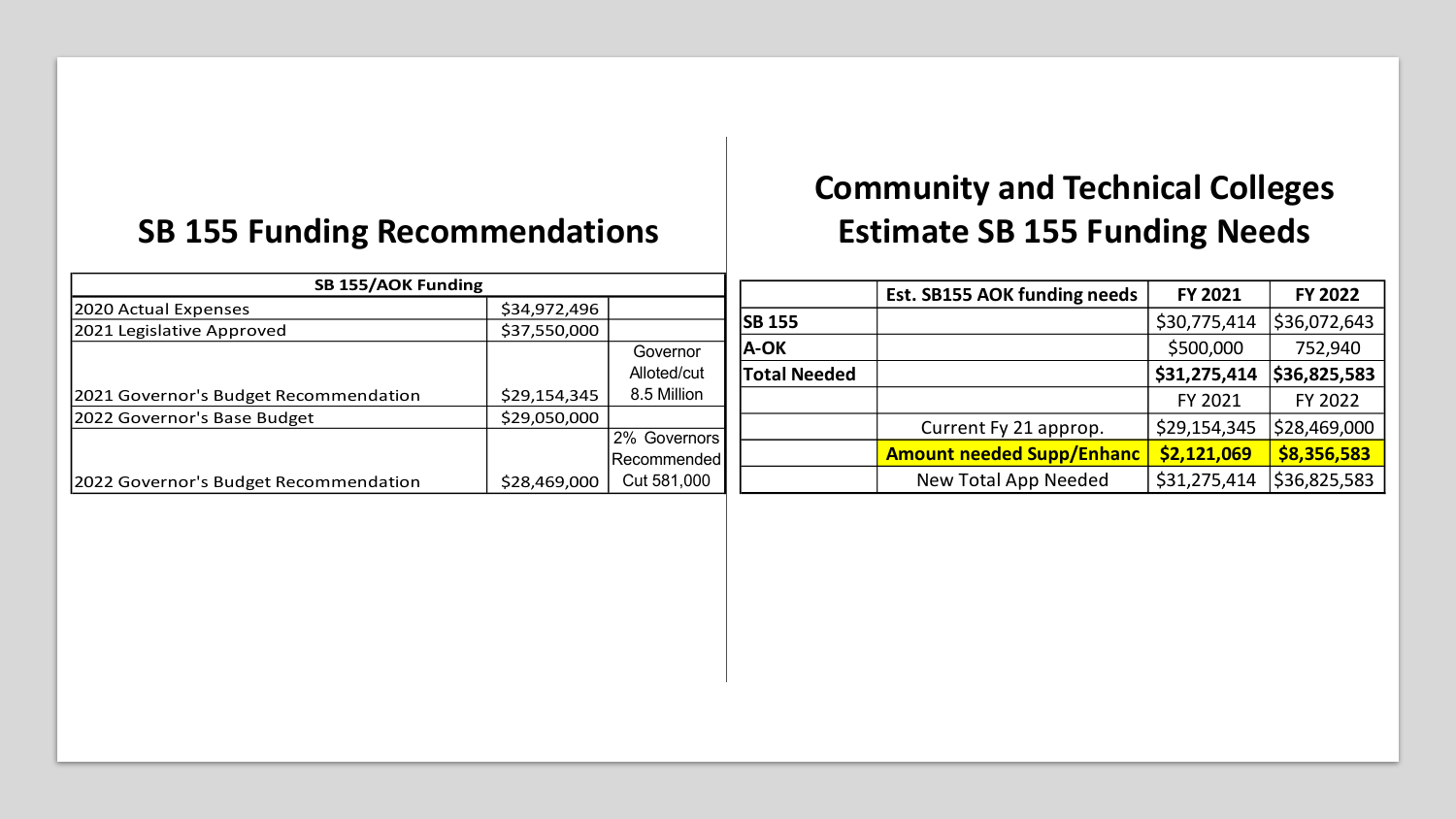# Federal COVID Fund Rules

- ALL COVID FEDERAL FUNDS ARE **ONE TIME IN NATURE** AND **NOT INTENDED TO SUPPORT NORMAL OR ON-GOING OPERATIONAL EXPENDITURES.**
- Community Colleges took great care not to start any new programs/expenses which would leave on-going operational costs above each colleges normal operational budget.
- Awarded in March-April 2020- **Cares 1** Higher Education Emergency Relief Fund (HEERF).
	- ALL expenditures had to be tied directly COVID-19 in terms of prevention or mitigation of the virus, dorm refunds, virtual learning caused by COVID, or student tuition reimbursement. The institutional costs must have first been incurred on or after March 13, 2020, the date of the proclamation of the national emergency. Most colleges have expended most of these funds.
- Awarded in September-December 2020- **SPARK** County and State (Flowed from Federal Gov)
	- ALL expenditures had to be tied directly to a COVID-19 related expense in terms of prevention or mitigation of the virus. The expense would not have been incurred if not for COVID-19 or substantial change in duties happened because of COVID-19. Entirety of these funds have almost been completely expended.
- Passed December 27th, 2020 (Allocations received Jan. 14th, 2021)- **Cares 2-** Higher Education Emergency Relief fund (CRRSAA-HEERF2)
	- Currently can be used only for COVID related expenses incurred after 12-12-20. Lots of uncertainty relating to exact rules and the expenditure date which we hope will be resolved in the coming weeks. More answers forthcoming. Must still be COVID-19 related, seems to be a bit more flexibility for loss revenue due to COVID but much uncertainty exists around allowable uses and date when loss/expenditure incurred .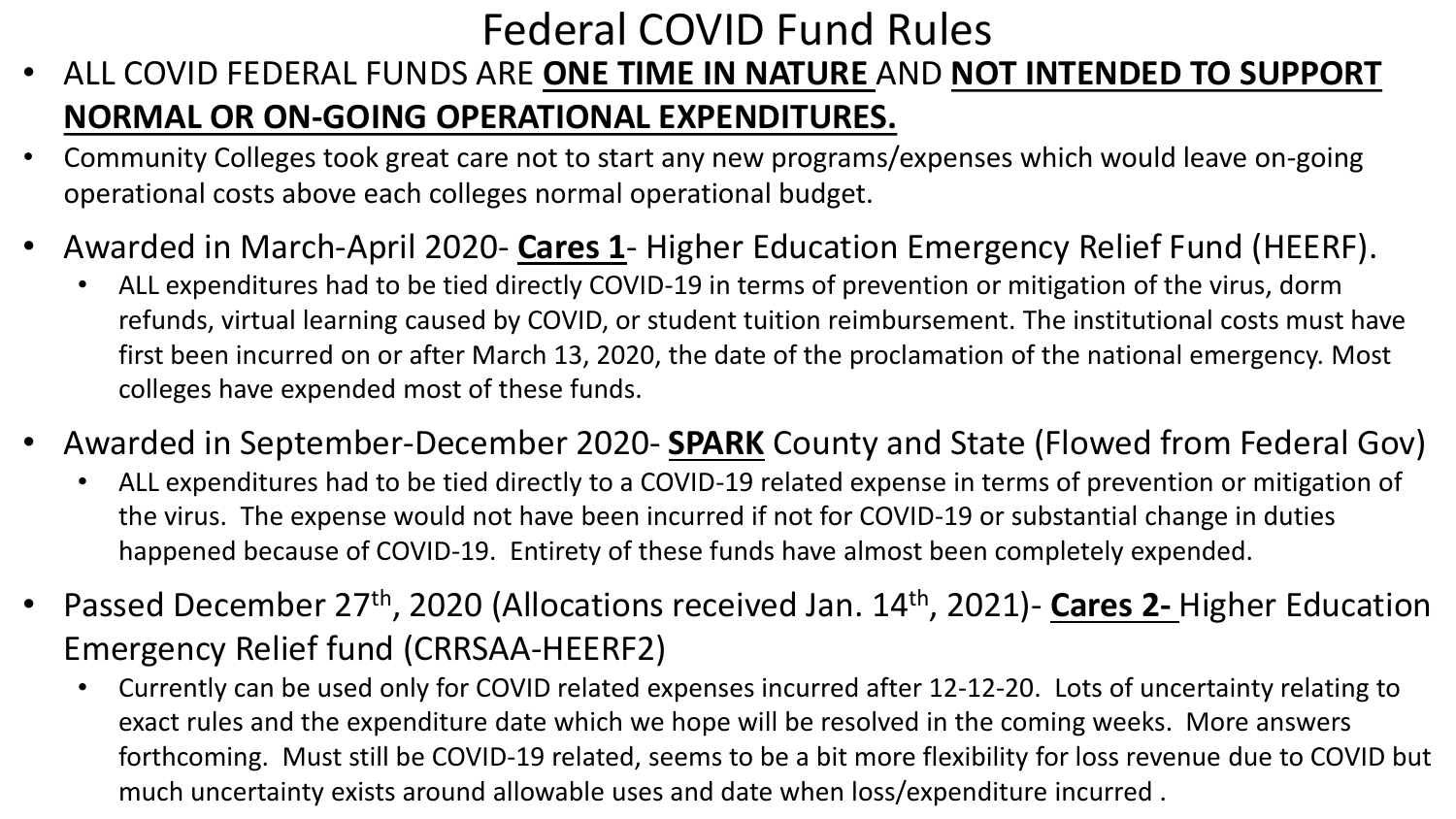|                      | <b>Community College COVID Relief Federal Funds (1/29/2021)</b>                          |                                                  |                                                                          |                                                                |                                                  |                                                 |                                                             |                                                       |                                  |                                                |                                                    |                                                                                 |                                                                                                                       |
|----------------------|------------------------------------------------------------------------------------------|--------------------------------------------------|--------------------------------------------------------------------------|----------------------------------------------------------------|--------------------------------------------------|-------------------------------------------------|-------------------------------------------------------------|-------------------------------------------------------|----------------------------------|------------------------------------------------|----------------------------------------------------|---------------------------------------------------------------------------------|-----------------------------------------------------------------------------------------------------------------------|
| Community<br>College | CARES 1-<br>Institutional<br>Relief (the<br>half for<br>students has<br>been<br>removed) | <b>CARES 1-</b><br>Strengthening<br>Institutions | CARES 1-<br>Developing<br>Hispanic-<br>serving<br>Institutions<br>(DHSI) | CARES 1-<br>18004<br>$(a)(3)$ of<br>the<br><b>CARES</b><br>Act | <b>TOTAL</b><br><b>CARES 1</b><br><b>FUNDING</b> | <b>SPARK</b><br>Phase 1<br>Award from<br>County | <b>SPARK</b><br>Phase 2<br>Award from<br><b>State</b>       | Commerce<br><b>SPARK</b><br>Advanced<br>Manufacturing | Commerce<br><b>SPARK</b><br>Food | <b>TOTAL</b><br><b>SPARK</b><br><b>FUNDING</b> | <b>TOTAL</b><br><b>CARES 1</b><br><b>AND SPARK</b> | CARES 2<br>Insitutional<br>Relief<br>(students<br>share has<br>been<br>removed) | <b>TOTAL CARES</b><br>1, SPARK, and<br><b>CARES 2 COVID</b><br><b>Institutional</b><br><b>RELATED</b><br><b>FUNDS</b> |
| Johnson              | \$2,540,143                                                                              | \$0                                              | \$0                                                                      | \$0                                                            | \$2,540,143                                      | \$400,000                                       | \$1,012,491                                                 | \$314,541                                             | \$0                              | \$1,727,032                                    | \$4,267,175                                        | \$9,257,090                                                                     | \$13,524,265                                                                                                          |
| <b>Butler</b>        | \$1,815,966                                                                              | \$0                                              | \$0                                                                      | \$0                                                            | \$1,815,966                                      | \$130,697                                       | \$681,379                                                   | \$0                                                   | \$0                              | \$812,076                                      | \$2,628,042                                        | \$6,085,159                                                                     | \$8,713,201                                                                                                           |
| <b>KCKCC</b>         | \$1,482,546                                                                              | \$0                                              | \$0                                                                      | \$0                                                            | \$1,482,546                                      | \$925,000                                       | \$1,220,655                                                 | \$0                                                   | \$0                              | \$2,145,655                                    | \$3,628,201                                        | \$5,223,245                                                                     | \$8,851,446                                                                                                           |
| Hutch                | \$1,152,268                                                                              | \$115,424                                        | \$0                                                                      | \$0                                                            | \$1,267,692                                      | \$872,150                                       | \$845,832                                                   | \$0                                                   | \$0                              | \$1,717,982                                    | \$2,985,674                                        | \$3,851,090                                                                     | \$6,836,764                                                                                                           |
| Garden               | \$641,003                                                                                | \$0                                              | \$83,117                                                                 | \$0                                                            | \$724,120                                        | 619,644                                         | \$376,309                                                   | \$235,000                                             | \$100,000                        | \$1,330,953                                    | \$2,055,073                                        | \$1,865,937                                                                     | \$3,921,010                                                                                                           |
| Cowley               | \$603,357                                                                                | \$59,972                                         | \$0                                                                      | \$0                                                            | \$663,329                                        | \$485,006                                       | \$476,019                                                   | \$0                                                   | \$0                              | \$961,025                                      | \$1,624,354                                        | \$2,089,227                                                                     | \$3,713,581                                                                                                           |
| <b>Barton</b>        | \$448,091                                                                                | \$46,369                                         | \$0                                                                      | \$0                                                            | \$494,460                                        | \$181,701                                       | \$499,635                                                   | \$0                                                   | \$15,000                         | \$696,336                                      | \$1,190,796                                        | \$2,214,761                                                                     | \$3,405,557                                                                                                           |
| Coffeyville          | \$609,935                                                                                | \$0                                              | \$0                                                                      | \$0                                                            | \$609,935                                        | \$276,377                                       | \$352,866                                                   | \$331,149                                             | \$0                              | \$960,392                                      | \$1,570,327                                        | \$1,909,250                                                                     | \$3,479,577                                                                                                           |
| Dodge                | \$474,632                                                                                | \$0                                              | \$61,322                                                                 | \$0                                                            | \$535,954                                        | \$1,065,200                                     | \$318,657                                                   | \$0                                                   | \$0                              | \$1,383,857                                    | \$1,919,811                                        | \$1,346,313                                                                     | \$3,266,124                                                                                                           |
| Highland             | \$483,635                                                                                | \$0                                              | \$0                                                                      | \$0                                                            | \$483,635                                        | \$179,819                                       | \$423,988                                                   | \$0                                                   | \$0                              | \$603,807                                      | \$1,087,442                                        | \$1,831,444                                                                     | \$2,918,886                                                                                                           |
| Fort Scott           | \$510,763                                                                                | \$50,716                                         | \$0                                                                      | \$0                                                            | \$561,479                                        | \$308,717                                       | \$345,182                                                   | \$0                                                   | \$0                              | \$653,899                                      | \$1,215,378                                        | \$1,665,112                                                                     | \$2,880,490                                                                                                           |
| Seward               | \$367,280                                                                                | \$0                                              | \$0                                                                      | \$0                                                            | \$367,280                                        | \$229,392                                       | \$537,094                                                   | \$310,237                                             | \$0                              | \$1,076,723                                    | \$1,444,003                                        | \$1,168,097                                                                     | \$2,612,100                                                                                                           |
| Labette              | \$406,120                                                                                | \$0                                              | \$0                                                                      | \$0                                                            | \$406,120                                        | \$180,803                                       | \$374,753                                                   | \$0                                                   | \$2,500                          | \$558,056                                      | \$964,176                                          | \$1,555,506                                                                     | \$2,519,682                                                                                                           |
| Neosho               | \$403,169                                                                                | \$40,467                                         | \$0                                                                      | \$0                                                            | \$443,636                                        | \$2,310                                         | \$547,855                                                   | \$0                                                   | \$0                              | \$550,165                                      | \$993,801                                          | \$1,338,897                                                                     | \$2,332,698                                                                                                           |
| Cloud                | \$381,648                                                                                | \$38,248                                         | \$0                                                                      | \$0                                                            | \$419,896                                        | 137,823                                         | \$306,778                                                   | \$0                                                   | \$0                              | \$444,601                                      | \$864,497                                          | \$1,286,229                                                                     | \$2,150,726                                                                                                           |
| Indy                 | \$373,404                                                                                | \$36,392                                         | \$0                                                                      | \$0                                                            | \$409,796                                        | \$107,756                                       | \$265,787                                                   | \$0                                                   | \$0                              | \$373,543                                      | \$783,339                                          | \$1,058,617                                                                     | \$1,841,956                                                                                                           |
| Allen                | \$208,249                                                                                | \$0                                              | \$0                                                                      | \$83,501                                                       | \$291,750                                        | \$55,063                                        | \$408,043                                                   | \$0                                                   | \$0                              | \$463,106                                      | \$754,856                                          | \$867,967                                                                       | \$1,622,823                                                                                                           |
| Pratt                | \$259,182                                                                                | \$25,632                                         | \$0                                                                      | \$0                                                            | \$284,814                                        | \$206,234                                       | \$263,333                                                   | \$0                                                   | \$0                              | \$469,567                                      | \$754,381                                          | \$806,407                                                                       | \$1,560,788                                                                                                           |
| Colby                | \$234,724                                                                                | \$0                                              | \$0                                                                      | \$30,552                                                       | \$265,276                                        | 52,205                                          | \$349,392                                                   | \$0                                                   | \$0                              | \$401,597                                      | \$666,873                                          | \$817,523                                                                       | \$1,484,396                                                                                                           |
| <b>TOTALS</b>        | \$13,396,115                                                                             | \$413,220                                        | \$144,439                                                                |                                                                | $$114,053$ $$14,067,827$                         |                                                 | $\vert$ \$6,415,895 $\vert$ \$9,606,048 $\vert$ \$1,190,927 |                                                       | \$117,500                        | \$17,330,370                                   | \$31,398,197                                       | \$46,237,871                                                                    | \$77,636,068                                                                                                          |
|                      |                                                                                          |                                                  |                                                                          |                                                                |                                                  |                                                 |                                                             |                                                       |                                  |                                                |                                                    |                                                                                 |                                                                                                                       |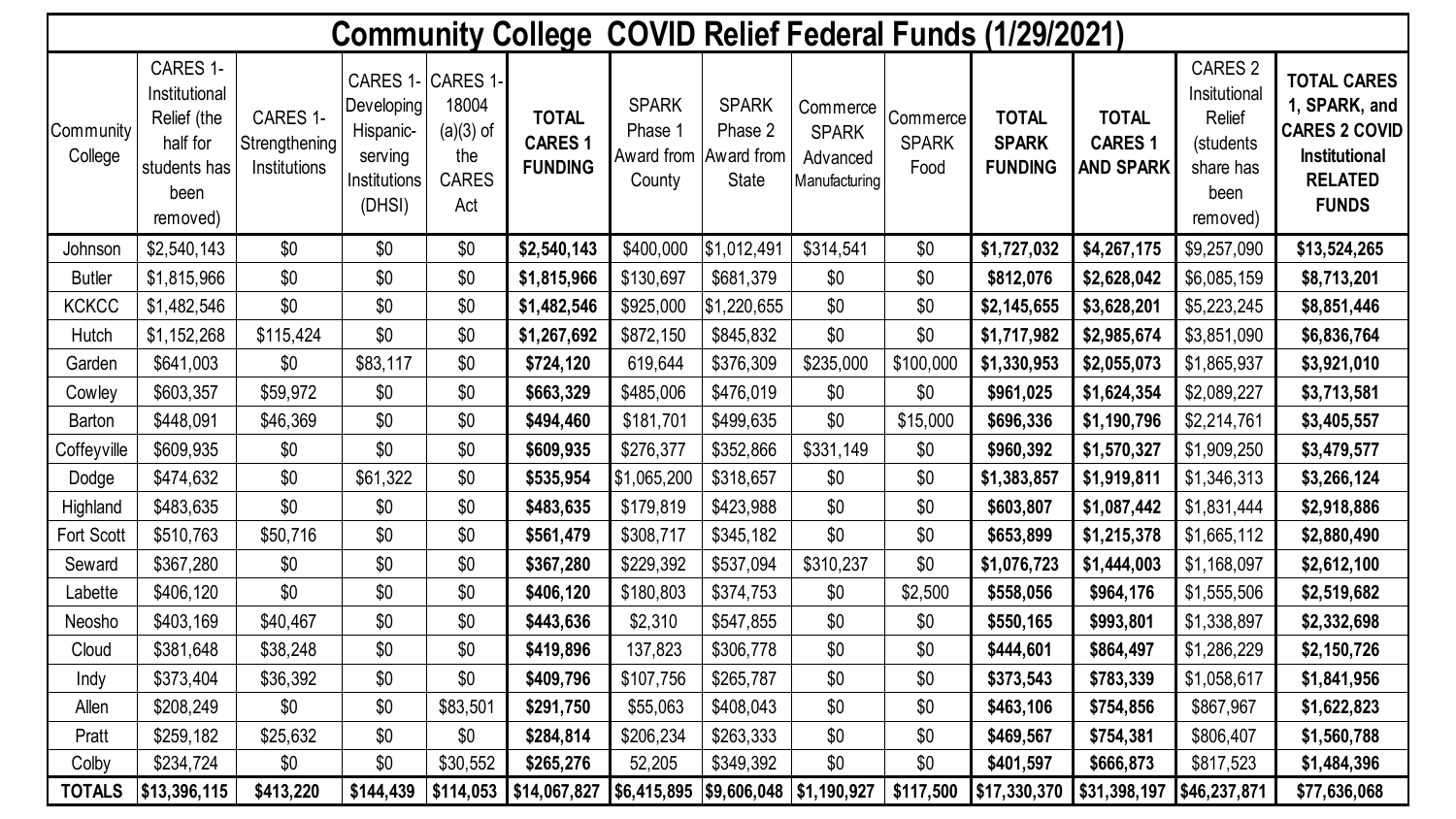**Institutional** COVID Related Expenditures to Date (Many expenditures have been incurred but are not included below because of 2<sup>nd</sup> Cares Funds allocated in January 2021 and time to expend Cares 1 funds. Colleges have been holding expenditures until final rules are made for efficiency of reporting.)

|                                                                                              | <b>Allen</b> | Barton      | <b>Butler</b> | <b>Cloud</b> | Coffeyville | <b>Colby</b> | <b>Cowley</b><br>County | <b>Dodge City</b> | Ft. Scott   | <b>Garden City</b> | Highland    | <b>Hutchinson</b> |
|----------------------------------------------------------------------------------------------|--------------|-------------|---------------|--------------|-------------|--------------|-------------------------|-------------------|-------------|--------------------|-------------|-------------------|
| Total allocated to date:                                                                     | \$1,622,823  | \$3,405,557 | \$8,713,201   | \$2,150,726  | \$3,479,577 | \$1,484,396  | \$3,713,581             | \$3,266,124       | \$2,880,490 | \$3,921,010        | \$2,918,886 | \$6,836,764       |
| Cares 2 Awarded 1/12/21                                                                      | \$867,967    | \$2,214,761 | \$6,085,159   | \$1,286,229  | \$1,909,250 | \$817,523    | \$2,089,227             | \$1,346,313       | \$1,665,112 | \$1,865,937        | \$1,831,444 | \$3,851,090       |
| Amount awarded before Cares2:                                                                | \$754,856    | \$1,190,796 | \$2,628,042   | \$864,497    | \$1,570,327 | \$666,873    | \$1,624,354             | \$1,919,811       | \$1,215,378 | \$2,055,073        | \$1,087,442 | \$2,985,674       |
| Total spent as of 1/27/21:                                                                   | \$704,145    | \$1,634,093 | \$1,693,158   | \$846,556    | \$1,609,828 | \$427,106    | \$1,564,382             | \$1,214,434       | \$990,839   | \$1,969,970        | \$1,087,442 | \$1,720,110       |
| <b>Total Spent per Category:</b>                                                             |              |             |               |              |             |              |                         |                   |             |                    |             |                   |
| Payroll for Public Health/Safety<br>Employees                                                | \$0          | \$261,792   | \$8,377       | \$56,197     | \$157,156   | \$11,870     | \$148,618               | \$0               | \$0         | \$50,516           | \$122,413   | \$239,297         |
| PPE, Cleaning, Public Health<br>Supplies, Testing/Contact Tracing                            | \$71,168     | \$234,309   | \$162,734     | \$253,027    | \$229,386   | \$224,828    | \$148,324               | \$294,308         | \$280,507   | \$65,272           | \$31,374    | \$233,191         |
| Dorm Repayments                                                                              | \$324,536    | \$287,915   | \$488,149     | \$324,663    | \$398,613   | \$167,000    | \$447,488               | \$0               | \$222,821   | \$299,768          | \$20,000    | \$421,052         |
| <b>Isolation Housing Payments</b>                                                            | \$66,502     | \$162,059   | \$0           | \$48,354     | \$104,000   | \$5,455      |                         | \$3,985           | \$150,114   | \$94,596           | \$304,804   | \$0               |
| Budgeted Personnel Diverted to a<br><b>Substantially Different Use</b>                       | \$49,163     | \$33,863    | \$0           | \$6,950      | \$0         | \$0          | \$0                     | \$0               | \$0         | \$0                | \$0         | \$27,832          |
| <b>Facilitate Distance Learning</b>                                                          | \$90,853     | \$593,920   | \$820,545     | \$122,629    | \$110,240   | \$0          | \$698,795               | \$719,055         | \$267,795   | \$800,760          | \$0         | \$513,864         |
| Facility enhancements for<br>health/safety                                                   | \$62,657     | \$0         | \$13,851      | \$0          | \$136,368   | \$0          | \$1,517                 | \$140,138         | \$64,900    | \$260,954          | \$488,728   | \$220,934         |
| Broadband Improvements                                                                       | \$0          | \$0         | \$140         | \$0          | \$0         | \$0          | \$0                     | \$54,973          | \$4,702     | \$11,804           | \$0         | \$0               |
| Family First Prevention Act<br>(Employee Payment for Isolation<br>and Quarentine Time Costs) | \$39,265     | \$45,236    | \$0           | \$0          | \$0         | \$0          | \$0                     | \$0               | \$0         | \$0                | \$50,133    | \$50,450          |
| <b>Manufacturing Commerce</b>                                                                | \$0          | \$0         | \$0           | \$0          | \$331,149   | \$0          | \$0                     | \$0               | \$0         | \$235,000          | \$0         | \$0               |
| Food/ Commerce Food                                                                          | \$0          | \$15,000    | \$0           | \$14,429     | \$142,916   | \$411        | \$55,409                | \$1,976           | \$0         | \$100,000          | \$18,845    | \$0               |
| Other                                                                                        | \$0          | \$0         | \$199,362     | \$20,307     | \$0         | \$17,542     | \$64,230                | \$0               | \$0         | \$51,300           | \$51,145    | \$13,491          |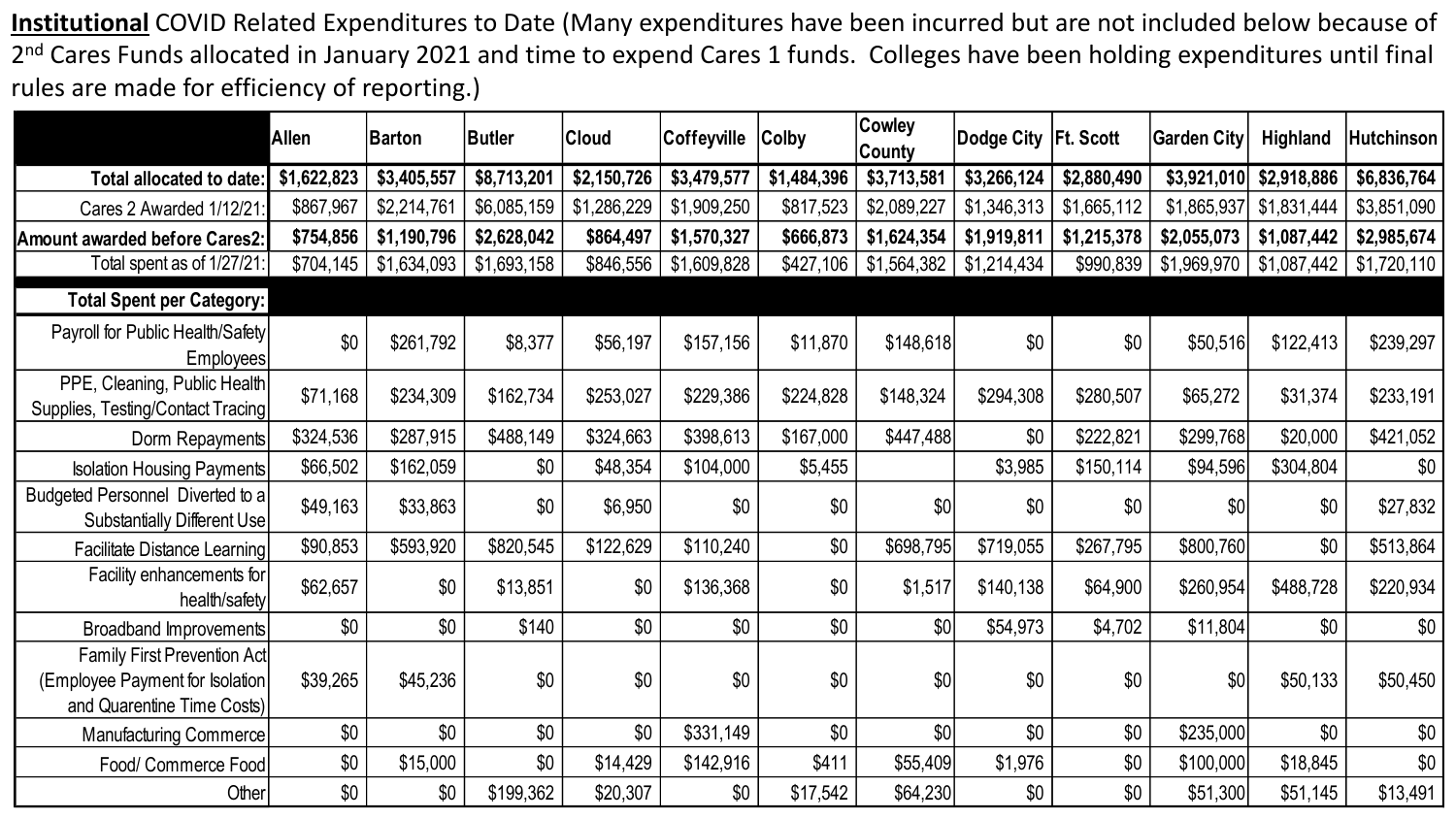**Institutional** COVID Related Expenditures to Date (Many expenditures have been incurred but are not included below because of 2<sup>nd</sup> Cares Funds allocated in January 2021 and time to expend Cares 1 funds. Colleges have been holding expenditures until final rules are made for efficiency of reporting.)

|                                                                                                            |              | Johnson      | <b>Kansas City</b> |                |               |              |               |              |
|------------------------------------------------------------------------------------------------------------|--------------|--------------|--------------------|----------------|---------------|--------------|---------------|--------------|
|                                                                                                            | Independence | County       | <b>Kansas</b>      | <b>Labette</b> | <b>Neosho</b> | <b>Pratt</b> | <b>Seward</b> | <b>TOTAL</b> |
| Total allocated to date:                                                                                   | \$1,841,956  | \$13,524,265 | \$8,851,446        | \$2,519,682    | \$2,332,698   | \$1,560,788  | \$2,612,100   | \$77,636,068 |
| Cares 2 Awarded 1/12/21:                                                                                   | \$1,058,617  | \$9,257,090  | \$5,223,245        | \$1,555,506    | \$1,338,897   | \$806,407    | \$1,168,097   | \$46,237,870 |
| <b>Amount awarded before Cares2:</b>                                                                       | \$783,339    | \$4,267,175  | \$3,628,201        | \$964,176      | \$993,801     | \$754,381    | \$1,444,003   | \$31,398,198 |
| Total spent as of 1/27/21:                                                                                 | \$810,162    | \$3,105,221  | \$4,366,674        | \$653,870      | \$953,334     | \$754,628    | \$2,003,395   | \$27,021,902 |
| <b>Total Spent per Category:</b>                                                                           |              |              |                    |                |               |              |               |              |
| Payroll for Public Health/Safety<br>Employees                                                              | \$25,598     | \$0          | \$1,248,037        | \$72,733       | \$44,305      | \$0          | \$8,377       | \$2,332,873  |
| PPE, Cleaning, Public Health<br>Supplies, Testing/Contact Tracing                                          | \$92,300     | \$439,941    | \$176,768          | \$260,506      | \$92,317      | \$31,446     | \$162,734     | \$3,453,065  |
| Dorm Repayments                                                                                            | \$309,573    | \$0          | \$188,355          | \$0            | \$301,305     | \$389,076    | \$488,149     | \$5,058,462  |
| <b>Isolation Housing Payments</b>                                                                          | \$50,600     | \$0          |                    | \$6,739        | \$201         | \$43,373     | \$0           | \$735,979    |
| Budgeted Personnel Diverted to a<br><b>Substantially Different Use</b>                                     | \$132,904    | \$0          | \$32,130           | \$0            | \$72,178      | \$46,559     | \$0           | \$401,580    |
| <b>Facilitate Distance Learning</b>                                                                        | \$108,840    | \$1,445,581  | \$2,015,687        | \$258,512      | \$63,508      | \$57,016     | \$820,545     | \$9,508,144  |
| Facility enhancements for<br>health/safety                                                                 | \$36,317     | \$78,564     | \$276,693          | \$0            | \$277,654     | \$104,458    | \$13,851      | \$1,688,857  |
| <b>Broadband Improvements</b>                                                                              | \$23,523     | \$0          | \$0                | \$0            | \$0           | \$38,908     | \$140         | \$134,190    |
| <b>Family First Prevention Act</b><br>(Employee Payment for Isolation and<br><b>Quarentine Time Costs)</b> | \$30,507     | \$67,483     | \$295,244          | \$0            | \$0           | \$43,791     | \$0           | \$571,976    |
| <b>Manufacturing Commerce</b>                                                                              | \$0          | \$314,541    | \$0                | \$0            | \$0           | \$0          | \$310,237     | \$1,190,927  |
| Food/ Commerce Food                                                                                        | \$0          | \$0          | \$0                | \$2,500        | \$0           | \$0          | \$0           | \$332,640    |
| Other                                                                                                      | \$0          | \$759,111    | \$133,760          | \$52,880       | \$101,864     | \$0          | \$199,362     | \$1,613,209  |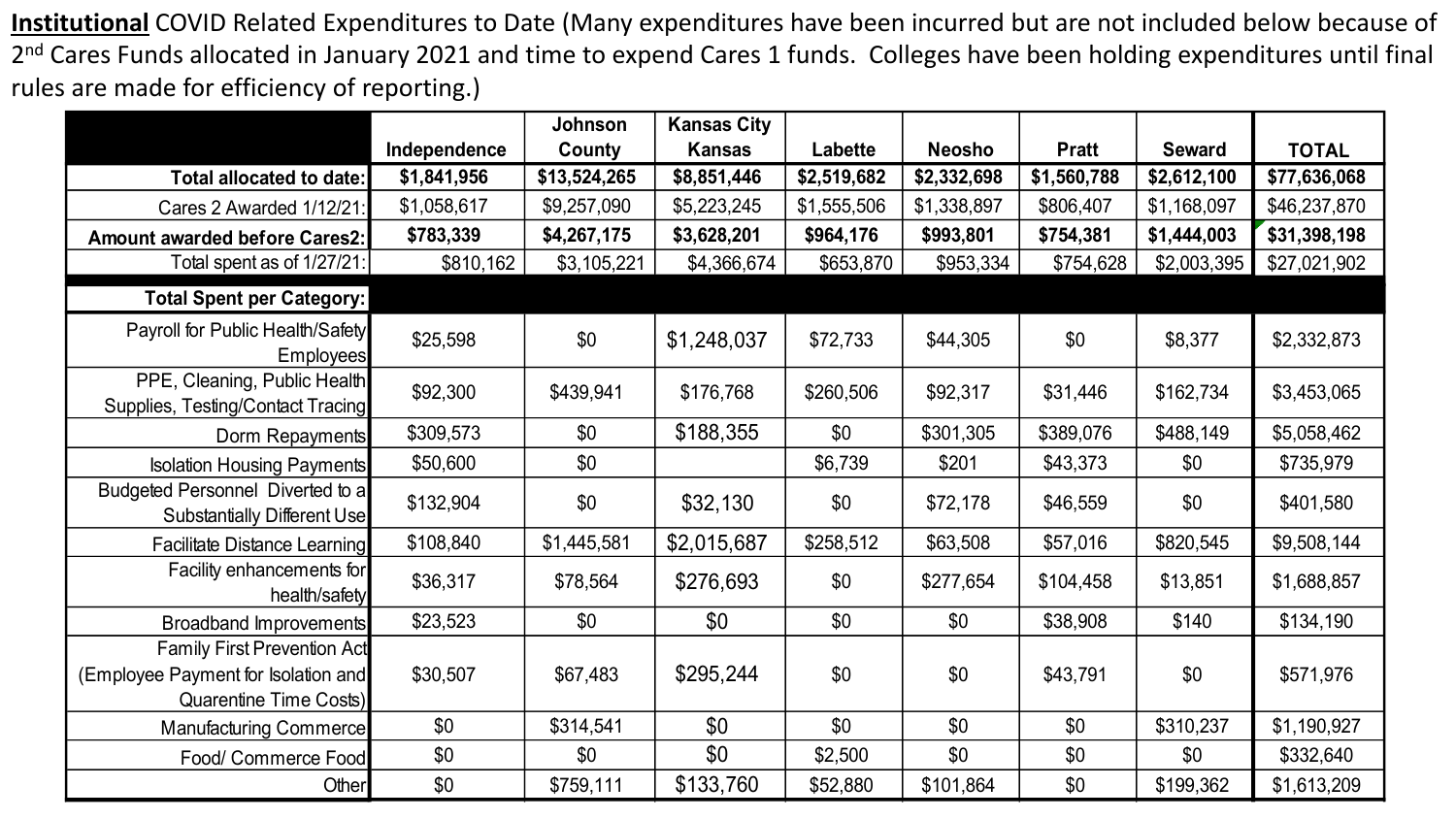# **Student** COVID Related Expenditures to Date (Many expenditures have been incurred but are not included below because of 2<sup>nd</sup> Cares Funds allocated in January 2021.)

|                                                                                                             | <b>Allen</b>                                                                                                                                                  | <b>Barton</b>                                                                                                                                                                                                       | <b>Butler</b>                                                                                                                                                                                                                                                                                                            | <b>Cloud</b>                                                                                                                                                                                                                                       | Coffeyville                                                                                                                                                                                                                                              | Colby                                                                                                                                                              | Cowley                                                                                                                                                                                                                                                                                            | <b>Dodge City</b>                                                                                                                                                                                                                                  | <b>Ft. Scott</b>                                                                                                     | Garden City                                                                                                                                                                                                                                             | Highland                                                                                                                                                                                                                             | Hutchinson                                                                                                                                                                                                                                              |
|-------------------------------------------------------------------------------------------------------------|---------------------------------------------------------------------------------------------------------------------------------------------------------------|---------------------------------------------------------------------------------------------------------------------------------------------------------------------------------------------------------------------|--------------------------------------------------------------------------------------------------------------------------------------------------------------------------------------------------------------------------------------------------------------------------------------------------------------------------|----------------------------------------------------------------------------------------------------------------------------------------------------------------------------------------------------------------------------------------------------|----------------------------------------------------------------------------------------------------------------------------------------------------------------------------------------------------------------------------------------------------------|--------------------------------------------------------------------------------------------------------------------------------------------------------------------|---------------------------------------------------------------------------------------------------------------------------------------------------------------------------------------------------------------------------------------------------------------------------------------------------|----------------------------------------------------------------------------------------------------------------------------------------------------------------------------------------------------------------------------------------------------|----------------------------------------------------------------------------------------------------------------------|---------------------------------------------------------------------------------------------------------------------------------------------------------------------------------------------------------------------------------------------------------|--------------------------------------------------------------------------------------------------------------------------------------------------------------------------------------------------------------------------------------|---------------------------------------------------------------------------------------------------------------------------------------------------------------------------------------------------------------------------------------------------------|
| <b>Student Funds:</b>                                                                                       |                                                                                                                                                               |                                                                                                                                                                                                                     |                                                                                                                                                                                                                                                                                                                          |                                                                                                                                                                                                                                                    |                                                                                                                                                                                                                                                          |                                                                                                                                                                    |                                                                                                                                                                                                                                                                                                   |                                                                                                                                                                                                                                                    |                                                                                                                      |                                                                                                                                                                                                                                                         |                                                                                                                                                                                                                                      |                                                                                                                                                                                                                                                         |
| <b>Total allocated:</b><br>Cares 2 Awarded 1/12/21<br><b>Amount awarded before Cares2:</b><br>Amount spent: | \$416,500<br>\$208,250<br>\$208,250<br>\$209,250                                                                                                              | \$896,182<br>\$448,091<br>\$448,091<br>\$425,500                                                                                                                                                                    | \$3,631,932<br>\$1,815,966<br>\$1,815,966<br>\$1,815,966                                                                                                                                                                                                                                                                 | \$766,298<br>\$383,149<br>\$383,149<br>\$381,649                                                                                                                                                                                                   | \$1,219,871<br>\$609,936<br>\$609,936<br>\$610,625                                                                                                                                                                                                       | \$469,448<br>\$234,724<br>\$234,724<br>\$239,600                                                                                                                   | \$1,206,714<br>\$603,357<br>\$603,357<br>\$603,357                                                                                                                                                                                                                                                | \$949,264<br>\$474,632<br>\$474,632<br>\$474,632                                                                                                                                                                                                   | \$1,021,526<br>\$510,763<br>\$510,763<br>\$470,510                                                                   | \$1,282,006<br>\$641,003<br>\$641,003<br>\$641,003                                                                                                                                                                                                      | \$967,270<br>\$483,635<br>\$483,635<br>\$483,635                                                                                                                                                                                     | \$2,304,536<br>\$1,152,268<br>\$1,152,268<br>\$1,152,268                                                                                                                                                                                                |
| How did you<br>allocate your<br>student money from <br>Cares 1.                                             | Students<br>must have<br>had FASFA<br>and then<br>awarded<br>based<br>upon<br>enrollment<br>lin on<br>campus<br>courses<br>which<br>were fliped<br>to online. | <b>FAFSA</b><br>application.<br>•enrolled and<br>attending at<br>least 3 credit<br>hours<br>attending<br>face-to-face<br>classes<br>which were<br>transitioned<br>to online<br>delivery as of<br>March 13,<br>2020. | Butler utilized The student<br>financial aid<br>information<br>to determine<br>student<br>eligibility for<br>the CARES<br>funding<br>based on<br>Pell eligibility<br>and gave<br>students the<br>opportunity to application<br>apply<br>through the<br>financial aid<br>website for<br><b>CARES</b><br>related<br>needs. | must be<br>enrolled<br>SP2020 in 6<br>cr hrs or<br>more, be<br><b>FAFSA</b><br>eligible and<br>submit<br>application.<br>Only 50%<br>submitted<br>so decided to<br>still award<br>the other half<br>of eligible<br>students a<br>lesser<br>amount. | Students<br>enrolled<br>Spring 20<br>who<br>received a<br>Pell Grant<br>payment<br>as of June<br>16th and<br>did not<br>need to<br>apply. Stud<br>ents who<br>didn't<br>reicve that<br>payment<br>could<br>apply if<br>they had<br>eligible<br>expenses. | All full pell <br>students<br>were<br>awarded<br>funds as well have<br>as any full-<br>time, on-<br>campus<br>student who<br>applied and<br>demonstrate<br>d need. | Students<br>must be Title<br>IV eligible<br>through a<br>FAFSA,<br>enrolled<br>on/after<br>March 23 in-<br>person and<br>experienced<br>expenses<br>related to<br>COVID-19.<br>Students had<br>to request<br>funds were<br>allocated<br>based on the the spring<br>number of<br>hours<br>enrolled | Students<br>enrolled in<br>the spring<br>land<br>completed<br>lan<br>application<br>showing<br>need<br>because of<br>COVID. The<br>second<br>round was<br>distributed to<br>those student were made.<br>who were<br>enrolled in<br>land<br>summer. | Pell eligible<br>students had<br>to apply and<br>were<br>awarded<br>funds per<br>credit<br>hour.Two<br>distributions | 80% was<br>distributed to<br><b>FASFA</b><br>eligible<br>students<br>based on<br>enrollment of<br>March 2020<br>The<br>remaining<br>20% was<br>awarded to<br><b>FASFA</b><br>eligible<br>students<br>through a<br>need based<br>application<br>process. | <b>Students</b><br>enrolled in<br>face to face<br>courses on<br>or after<br>March 23,<br>swithcing to<br>completed<br>FAFSA were EFC.<br>eligible to<br>apply.<br>Awards<br>based on<br>student's<br>need and<br>impact of<br>COVID. | Emergency<br>aid student<br>was<br>awarded<br>was<br>determined<br>by PELL<br>grant<br>online, with a eligibility and<br>the FAFSA<br>Students<br>who<br>demonstrate<br>d eligibility<br>after the<br>initial<br>disbursemen<br>t were also<br>awarded. |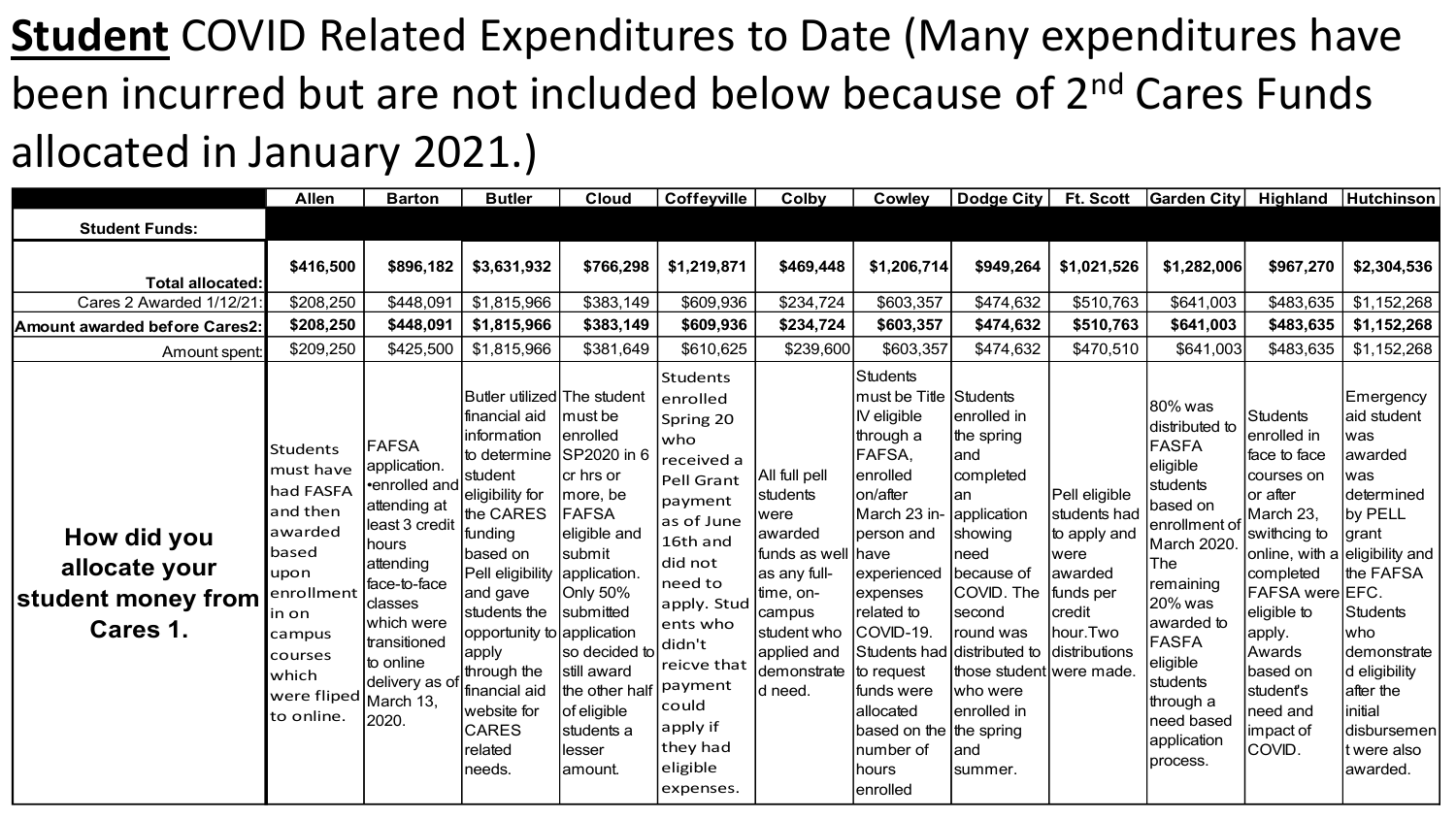# **Student** COVID Related Expenditures to Date (Many expenditures have been incurred but are not included below because of 2<sup>nd</sup> Cares Funds allocated in January 2021.)

|                                                                                                             | Independence                                                                                                                                                                                                                                                                                                    | Johnson                                                                                                                                                                                                                                                                                                                                                 | <b>Kansas City</b>                                                                                                                                                                                                 | Labette                                                                                                                                                                                                                                                                                        | <b>Neosho</b>                                                                                                                                                                                                                                   | <b>Pratt</b>                                                                                                           | <b>Butler</b>                                                                                                                                                                                                                                                                              | <b>TOTAL</b>                                                 |
|-------------------------------------------------------------------------------------------------------------|-----------------------------------------------------------------------------------------------------------------------------------------------------------------------------------------------------------------------------------------------------------------------------------------------------------------|---------------------------------------------------------------------------------------------------------------------------------------------------------------------------------------------------------------------------------------------------------------------------------------------------------------------------------------------------------|--------------------------------------------------------------------------------------------------------------------------------------------------------------------------------------------------------------------|------------------------------------------------------------------------------------------------------------------------------------------------------------------------------------------------------------------------------------------------------------------------------------------------|-------------------------------------------------------------------------------------------------------------------------------------------------------------------------------------------------------------------------------------------------|------------------------------------------------------------------------------------------------------------------------|--------------------------------------------------------------------------------------------------------------------------------------------------------------------------------------------------------------------------------------------------------------------------------------------|--------------------------------------------------------------|
| <b>Student Funds:</b>                                                                                       |                                                                                                                                                                                                                                                                                                                 |                                                                                                                                                                                                                                                                                                                                                         |                                                                                                                                                                                                                    |                                                                                                                                                                                                                                                                                                |                                                                                                                                                                                                                                                 |                                                                                                                        |                                                                                                                                                                                                                                                                                            |                                                              |
| <b>Total allocated:</b><br>Cares 2 Awarded 1/12/21<br><b>Amount awarded before Cares2:</b><br>Amount spent: | \$746,808<br>\$373,404<br>\$373,404<br>\$373,388                                                                                                                                                                                                                                                                | \$5,080,286<br>\$2,540,143<br>\$2,540,143<br>\$2,540,143                                                                                                                                                                                                                                                                                                | \$2,965,092<br>\$1,482,546<br>\$1,482,546<br>\$1,482,546                                                                                                                                                           | \$812,240<br>\$406,120<br>\$406,120<br>\$406,120                                                                                                                                                                                                                                               | \$806,338<br>\$403,169<br>\$403,169<br>\$403,169                                                                                                                                                                                                | \$518,364<br>\$259,182<br>\$259,182<br>\$259,182                                                                       | \$3,631,932<br>\$1,815,966<br>\$1,815,966<br>\$1,815,966                                                                                                                                                                                                                                   | \$28,725,337<br>\$14,846,304<br>\$14,846,304<br>\$14,788,509 |
| How did you allocate<br>your student money<br>from Cares 1.                                                 | Application<br>process for<br>technology grants,<br>emergency grants,<br>etc., a committee<br>reviewed each<br>application and<br>voted to approve<br>or deny. \$500 cap<br>on the technology<br>grant, in order to<br>ensure that there<br>was enough<br>funding for<br>students to have<br>equitable acccess. | For Spring 20<br><b>JCCC</b> created<br>an application<br>for students to<br>apply for<br>assistance. For<br>Summer & Fall<br>2020<br>semesters,<br><b>JCCC</b> awarded<br>$$250$ to<br>students who<br>met eligibility<br>requirements<br>and allowed<br>students to<br>apply additional<br>assistance<br>based on<br>expected family<br>contribution. | Students had to<br>have a FAFSA<br>on file. They<br>had to apply for checking fasfa<br>the funds and<br>demostrate<br>need. Funds<br>were disbursed<br>on a tiered<br>system based<br>on credit hours<br>enrolled. | <b>Students</b><br>completed an<br>application<br>indicating<br>unmet needs,<br><b>Financial Aid</b><br>reviewed<br>applications<br>and<br>enrollment<br>status. The<br>final<br>awardwas<br>made from<br>the set<br>amounts for<br>each<br>category, not<br>to exceed<br>\$1,000/<br>student. | <b>Students</b><br>completed a<br>form that the<br>funds be used<br>for items and<br>issues<br>associated<br>with closing<br>campus. 549<br>students<br>qualified to<br>receive 342<br>students have<br>completed the<br>certification<br>form. | <b>Students</b><br>completed an<br>application to<br>justify need.<br>Students had<br>to be financial<br>aid eligible. | <b>Butler utilized</b><br>financial aid<br>information to<br>determine<br>student<br>eligibility for<br>the CARES<br>funding based<br>on Pell<br>eligibility and<br>gave students<br>the<br>opportunity to<br>apply through<br>the financial<br>aid website<br>for CARES<br>related needs. |                                                              |